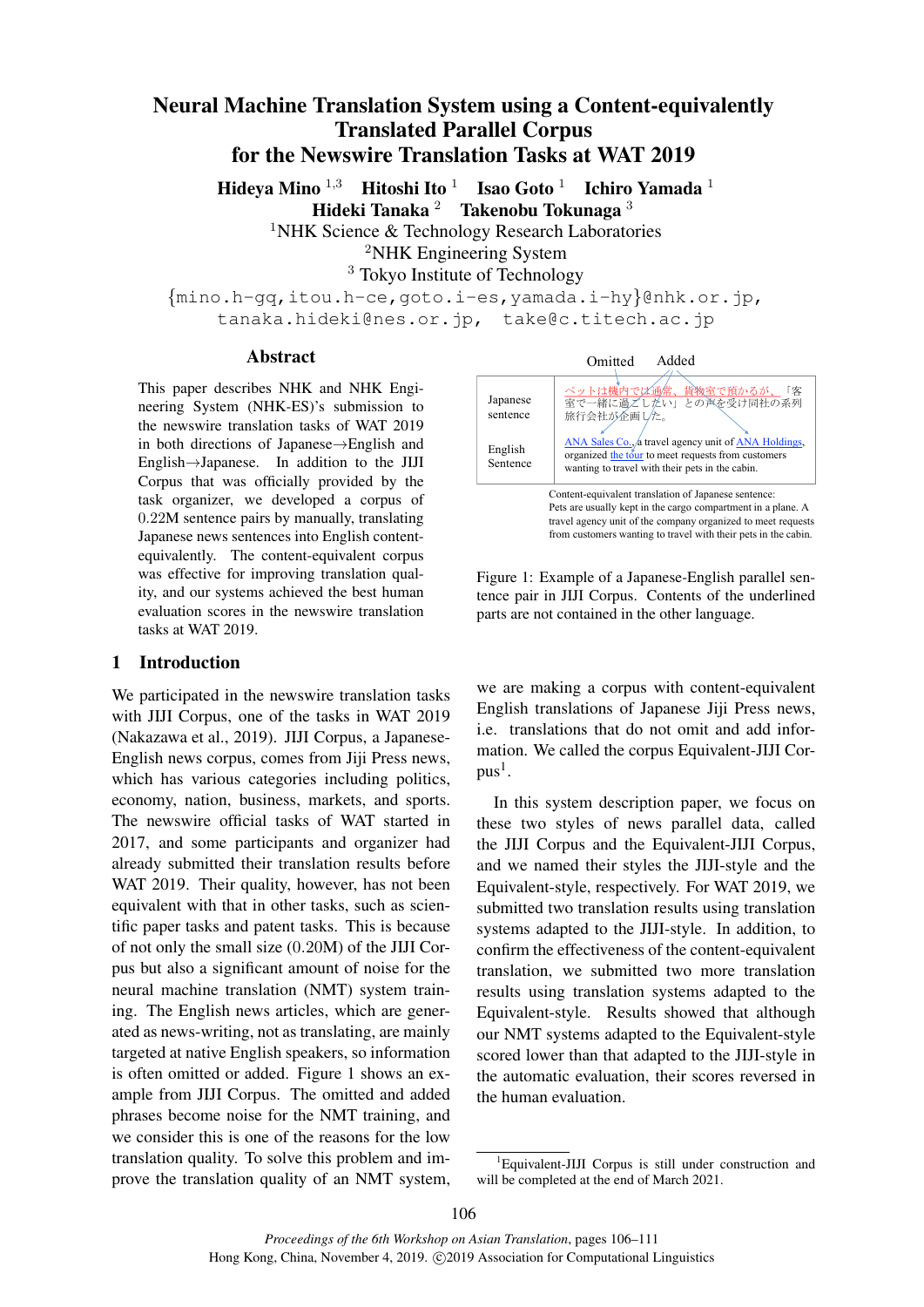|                        |                     | External |                 |                                |                   |
|------------------------|---------------------|----------|-----------------|--------------------------------|-------------------|
| Corpus name            | Construction method | data     | Japanese        | English                        | Size              |
| <b>JIJI</b> Corpus     | Alignment           | No       | Jiji Press news | Jiji Press news                | 0.20 <sub>M</sub> |
| Equivalent-JIJI Corpus | Manual translation  | Yes      | Jiji Press news | Content-equivalent translation | 0.22 M            |
| Aligned-JIJI Corpus    | Alignment           | Yes      | Jiji Press news | Jiji Press news                | 0.29 <sub>M</sub> |
| <b>BT-JIJI Corpus</b>  | Back translation    | Yes      | NMT output      | Jiji Press news                | 0.53 <sub>M</sub> |
| Aligned-Yomiuri Corpus | Alignment           | Yes      | Yomiuri Shimbun | Yomiuri Shimbun                | 0.61 <sub>M</sub> |

Table 1: Dataset.

### 2 Corpus Description

JIJI Corpus, which is extracted from Japanese and English Jiji Press news, is relatively small compared with those used in other Japanese*→*English or English*→*Japanese tasks of WAT 2019. To alleviate this low-resource translation problem, Morishita et al. (2017) used other resources for pre-training and fine-tuned with JIJI Corpus. We also used the external resources to improve the translation quality of the newswire tasks. For this purpose, we developed four types of corpora apart from JIJI Corpus. The first one was constructed through content-equivalent manual translation of Japanese Jiji Press news into English and is named Equivalent-JIJI Corpus. The second one was obtained through automatic sentence alignment between Japanese and English Jiji Press news using a sentence similarity score and is named Aligned-JIJI. The official JIJI Corpus is constructed in the same way. JIJI Corpus and Aligned-JIJI Corpus include noise as training data for an NMT system. The third corpus was constructed by back-translating monolingual English news sentences into Japanese (Sennrich et al., 2016b). This corpus is used for Japanese*→*English translation only. We named this parallel data BT-JIJI Corpus. For the back-translation, we used our best English*→*Japanese system adapted to the JIJIstyle. Finally, we used another newspaper parallel corpus originating from the Yomiuri Shimbun, which we named Aligned-Yomiuri Corpus. Aligned-Yomiuri Corpus is made with a parallel sentence similarity score, as is the case of JIJI Corpus. Table 1 summarizes the detail of each corpus.

#### 3 Domain Adaptation Techniques

In this paper, we used a domain-adaptation technique to train a model adapted to the JIJIand Equivalent-style. The multi-domain method (Chu et al., 2017; Sennrich et al., 2016a) is one of the most effective approaches to leverage out-ofdomain data. Chu et al. (2017) proposed training an NMT system with multi-domain parallel corpora using domain tags such as "*<*domainname*>*" attached to the respective corpora. We used domain adaptations with the names of the styls as domain tags. We used a "*<*JIJI-style*>*" tag for the JIJI, Aligned-JIJI, and BT-JIJI corpora and a "*<*Equivalent-style*>*" tag for Equivalent-JIJI Corpus. In addition, we used a "*<*YOMIURIstyle*>*" tag for Aligned-Yomiuri Corpus because it comes from a newspaper other than Jiji Press news.

### 4 Experiments

In this study, we verified the effectiveness of the Equivalent-style translation through the following procedures. Firstly, we trained the multiple NMT models with different combinations of five corpora as shown in Table 1, and evaluated these NMT models with an official test-set, in which the number of data was 2000. Then, we evaluated these NMT models with a further test-set, in which the number of data was 1764, extracted from Equivalent-JIJI Corpus of Equivalent-style in contrast to the official test-set extracted JIJI Corpus in JIJI-style. Finally, we evaluated the effectiveness of the Equivalent-style translation.

#### 4.1 Data Processing and System Setup

All of the datasets were preprocessed as follows. We used the Moses toolkit  $2$  to clean and tokenize the English data and used KyTea (Neubig et al., 2011) to tokenize the Japanese data. Then, we used a vocabulary of 32K units based on a joint source and target byte-pair encoding (BPE) (Sennrich et al., 2016c). For the translation model,

<sup>2</sup> https://github.com/moses- smt/ mosesdecoder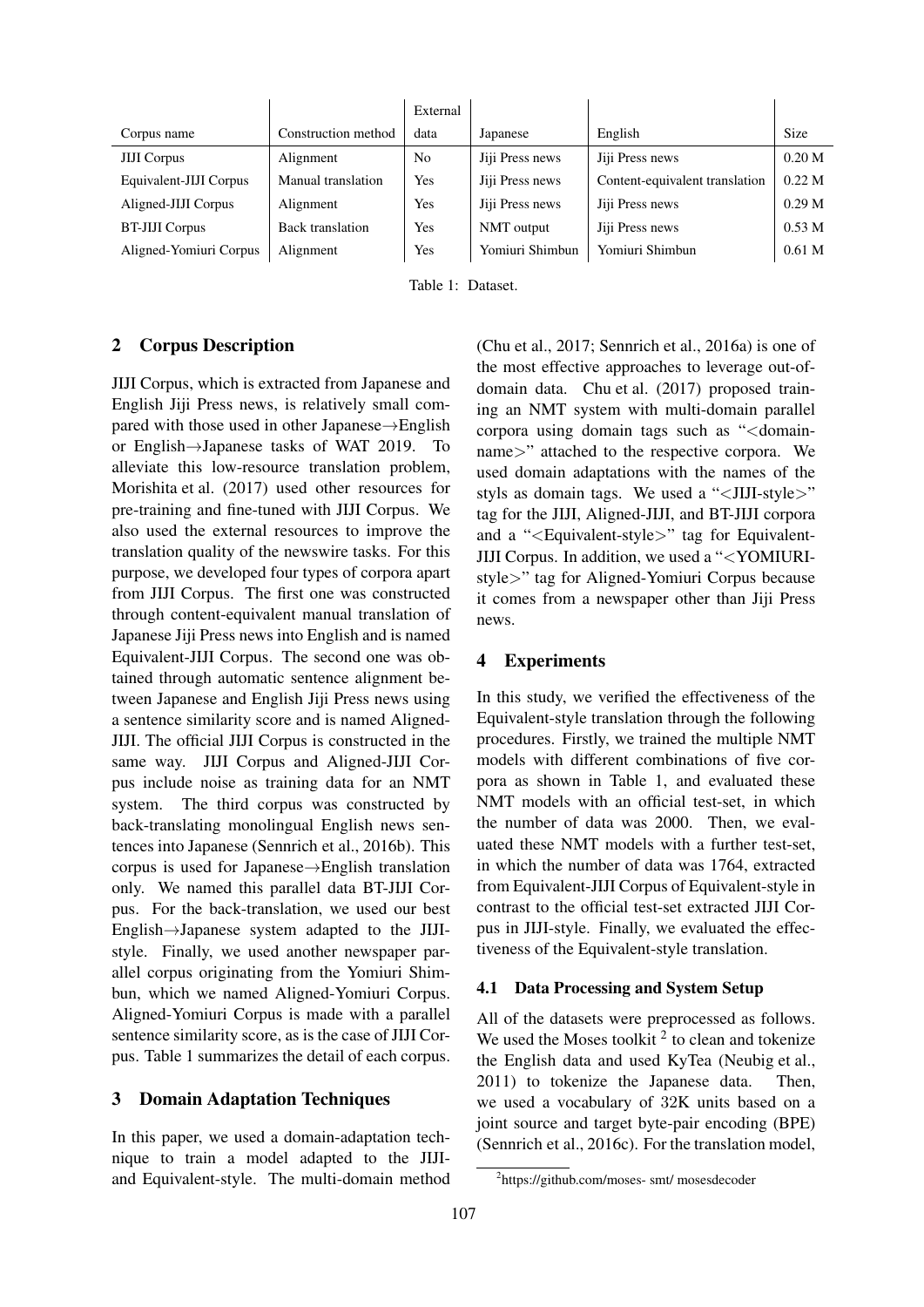|                                                       | Num. of | Domain         | Tag                      | JIJI-style | Equivalent-    |
|-------------------------------------------------------|---------|----------------|--------------------------|------------|----------------|
| Training corpus                                       | data    | adaptation     | (Style)                  | test-set   | style test-set |
| <b>JIJI</b> (Official data)                           | 0.2M    | No.            | $\overline{\phantom{a}}$ | 18.14      | 7.76           |
| Equivalent-JIJI                                       | 0.22M   | N <sub>0</sub> | $\overline{\phantom{a}}$ | 9.15       | 21.36          |
| JIJI, Equivalent-JIJI                                 | 0.42M   | N <sub>o</sub> | $\overline{\phantom{a}}$ | 20.56      | 20.8           |
| JIJI, Equivalent-JIJI                                 | 0.42M   | Yes            | JIJI-style               | 21.69      | 12.65          |
| JIJI, Equivalent-JIJI                                 | 0.42M   | Yes            | Equivalent-style         | 12.01      | 23.16          |
| JIJI, Equivalent-JIJI, Aligned-JIJI, Aligned-Yomiuri  | 1.32M   | N <sub>0</sub> | $\overline{\phantom{0}}$ | 23.44      | 20.95          |
| JIJI, Equivalent-JIJI, Aligned-JIJI, Aligned-Yomiuri  | 1.32M   | Yes            | JIJI-style               | 24.50      | 14.65          |
| JIJI, Equivalent-JIJI, Aligned-JIJI, Aligned-Yomiuri  | 1.32M   | Yes            | Equivalent-style         | 13.40      | 24.78          |
| JIJI, Equivalent-JIJI, Aligned-JIJI, Aligned-Yomiuri, | 1.85M   | Yes            | JIJI-style               | 25.54      | 15.03          |
| BT-JIJI                                               |         |                |                          |            |                |
| JIJI, Equivalent-JIJI, Aligned-JIJI, Aligned-Yomiuri, | 1.85M   | Yes            | Equivalent-style         | 13.47      | 24.80          |
| BT-JIJI                                               |         |                |                          |            |                |

Table 2: BLEU scores for Japanese*→*English translation tasks.

|                                                      | Num. of | Domain         | Tag                      | JIJI-style | Equivalent-    |
|------------------------------------------------------|---------|----------------|--------------------------|------------|----------------|
| Training corpus                                      | data    | adaptation     | (Style)                  | test-set   | style test-set |
| JIJI (Official data)                                 | 0.20M   | N <sub>0</sub> |                          | 18.46      | 15.9           |
| Equivalent-JIJI                                      | 0.22M   | N <sub>0</sub> | $\overline{\phantom{0}}$ | 17.92      | 36.67          |
| JIJI, Equivalent-JIJI                                | 0.42M   | N <sub>0</sub> |                          | 25.07      | 39.97          |
| JIJI, Equivalent-JIJI                                | 0.42M   | Yes            | JIJI-style               | 24.63      | 36.75          |
| JIJI, Equivalent-JIJI                                | 0.42M   | Yes            | Equivalent-style         | 24.52      | 39.93          |
| JIJI, Equivalent-JIJI, Aligned-JIJI, Aligned-Yomiuri | 1.32M   | N <sub>0</sub> |                          | 28.49      | 43.52          |
| JIJI, Equivalent-JIJI, Aligned-JIJI, Aligned-Yomiuri | 1.32M   | Yes            | JIJI-style               | 28.14      | 43.82          |
| JIJI, Equivalent-JIJI, Aligned-JIJI, Aligned-Yomiuri | 1.32M   | Yes            | Equivalent-style         | 27.77      | 43.68          |

Table 3: BLEU scores for English*→*Japanese translation tasks.

we used the encoder and decoder of the transformer model (Vaswani et al., 2017), which is a state of the art NMT model. The transformer model uses a multi-headed attention mechanism applied as self-attention and a position-wise fully connected feed-forward network. The encoder converts the received source language sentence into a sequence of continuous representations, and the decoder generates the target language sentence. We implemented our systems with the Sockeye toolkit (Hieber et al., 2018), and trained them on one Nvidia P100 Tesla GPU. While training our models, we used the stochastic gradient descent (SGD) with Adam (Kingma and Ba, 2015) as the optimizer, using a learning rate of 0*.*0002, multiplied by 0*.*7 after every eight checkpoints. We set the batch size to 5000 tokens and maximum sentence length to 99 BPE units. For the other hyperparameters of our models, we used the default parameter values of Sockeye. We used early stopping with a patience of 32. Decoding was performed with a beam search with a beam size of 5, and we did not apply an ensemble decoding with multiple models, although this could possibly improve the translation quality, though we used a beam search with a beam size of 30 and an ensemble of ten models when submitting the official results. To evaluate translation quality, we used BLEU (Papineni et al., 2002). BLEU is calculated using multi-bleu.perl  $3$ . We report case-sensitive scores.

#### 4.2 Results

Tables 2 and 3 show the experimental results. The Training corpus column shows the corpora used for training. The Style column shows the tag used for translation, i.e. the JIJI- or Equivalent-style. The JIJI-style test-set is equal to the official testset in the newswire task of WAT 2019.

# 4.2.1 Trained with Different Combinations of Five Corpora

The JIJI-style test-set column of Tables 2 and 3 shows the translation quality of the JIJI-style testsets with the BLEU metric for different combinations of the five corpora. For the models without domain adaptation, where Domain adaptation column is "No," the BLEU scores are improved by adding the other domains' data into the JIJI

<sup>3</sup> https://github.com/moses-smt/mosesdecoder/blob/ master/scripts/generic/multi-bleu-detok.perl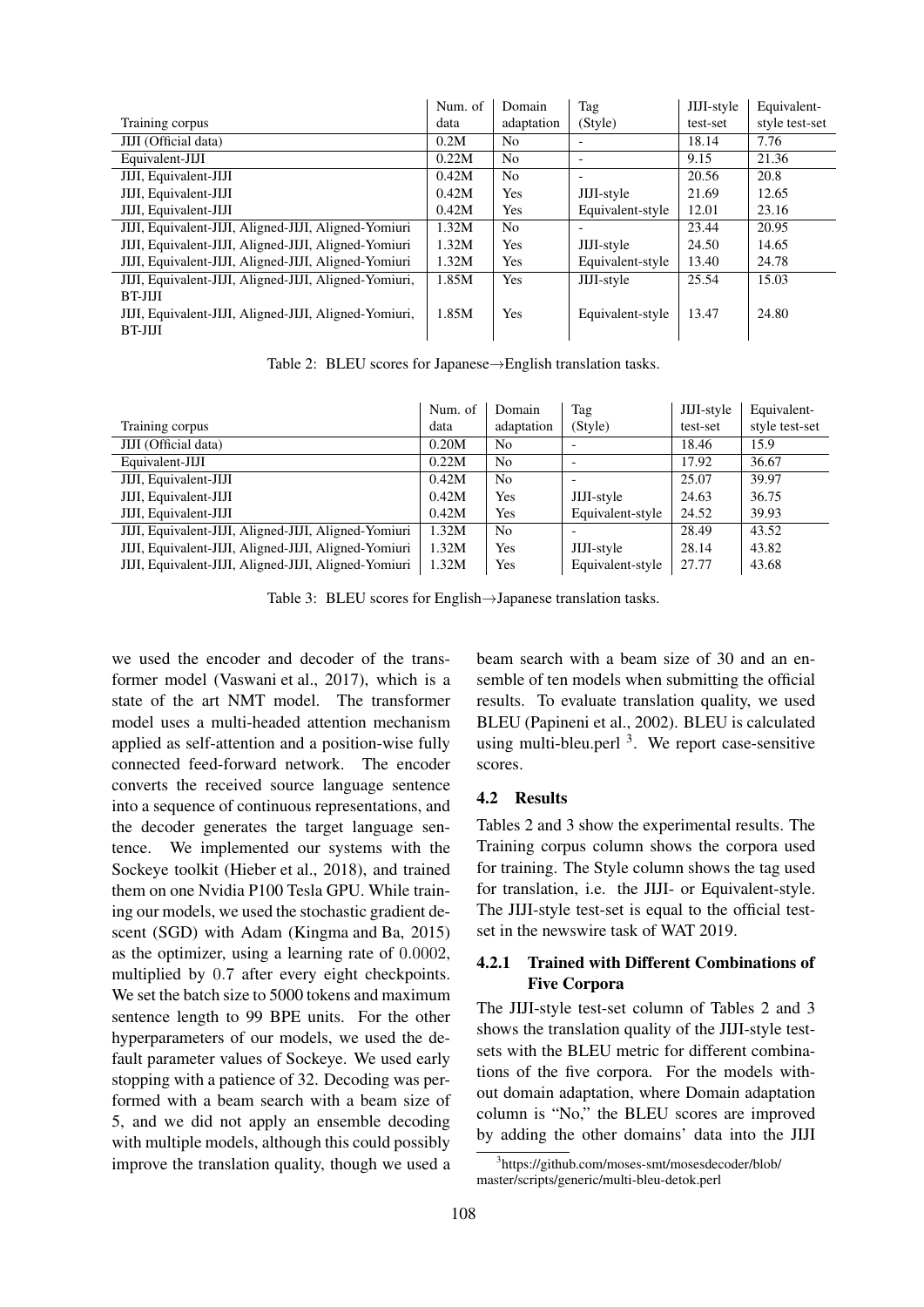| Task           | Tag (Style)      | <b>BLEU</b> | Rank | <b>RIBES</b> | Rank | <b>AMFM</b> | Rank | Pairwise | Rank | Adequacy | Rank |
|----------------|------------------|-------------|------|--------------|------|-------------|------|----------|------|----------|------|
| <b>JIJI-JE</b> | JIJI-style       | 26.83       | 1/4  | 0.70         | 1/4  | 0.55        | 1/4  | 72.00    | 2/4  |          |      |
|                | Equivalent-style | 14.23       | 4/4  | 0.61         | 4/4  | 0.53        | 3/4  | 89.00    | 1/4  | 4.55     | 1/2  |
| JIJI-EJ        | JIJI-style       | 29.76       | 1/4  | 0.74         | 1/4  | 0.65        | 2/4  | 81.25    | 2/4  |          |      |
|                | Equivalent-style | 28.75       | 2/4  | 0.73         | 2/4  | 0.66        | 1/4  | 87.75    | 1/4  | 4.11     | 1/2  |

Table 4: Official results for the newswire translation tasks of WAT 2019: For JIJI-EJ task, we show the BLEU, RIBES, and AMFM scores with KyTea tokenizer.

Corpus. For the JIJI-style Japanese*→*English testset, the BLEU scores are higher with the use of tags for the domain adaptation. However, the use of the domain adaptation is not effective for the JIJI-style English*→*Japanese test-set. This seems to be due to the different origins of the target-side sentences in the Equivalent-JIJI Corpus. Japanese sentences in the Equivalent-JIJI Corpus come from the Japanese Jiji Press news, the same as for JIJI Corpus. In contrast, the English sentences in Equivalent-JIJI Corpus does not come from Jiji Press news. It appears that the use of different domain tags is less effective when using the same-origin data for the target-side as shown in the fourth and fifth columns of Table 1. In the case of Japanese*→*English task with JIJI Corpus and Equivalent-JIJI Corpus, the origin of the target-side English sentences differs between the two corpora (JIji Press news and Contentequivalent translation) despite the origin of the source-side is being the same (Jiji Press news), so the NMT system cannot decide which style, JIJIor Equivalent-style, should be output. In contrast, no choice is necessary for the English*→*Japanese task because the target-side Japanese sentences is the same origin (Jiji Press news).

The Equivalent-style test-set column in Tables 2 and 3 shows translation quality of the Equivalent-style test-sets. For the models without domain adaptation, the BLEU scores are not improved by adding the other domains' data into the Equivalent-JIJI Corpus in case of the Japanese*→*English task. The domain adaptation using tags is extremely effective for the Japanese*→*Engish task. Although the amount of Equivalent-style data is much smaller than that of JIJI-style data, the BLEU scores for the Equivalent-style test-set are higher than those for the JIJI-style test-set. In particular, the BLEU scores of the Equivalent-style test-set for the English*→*Japanese are over 43. It appears that it is more difficult to improve the translation quality

for the JIJI-style test-set than for the Equivalentstyle test-set because the JIJI-style test-set includes noise for training the NMT system.

# 4.2.2 Translation with Different Types of Systems

Supposing that JIJI Corpus includes noise, the NMT system adapted to the Equivalent-style seems to be a better system to translate news generally. However, the BLEU scores for the JIJI-style test-set trained with Equivalent-JIJI Corpus are 9*.*15 for Japanese*→*English and 17*.*92 for English*→*Japanese and they are lower than the scores for the test-set trained with JIJI Corpus, as shown in Tables 2 and 3. To determine whether or not the translation systems adapted to the Equivalent-style are better for human evaluation than those adapted to the JIJI-style, we submitted the translated results with both of the translation systems adapted to JIJI- and Equivalentstyle.

#### 4.3 Official Results

We used the bottom translation systems of Tables 2 and 3 for submitting to WAT 2019. These systems can be adapted to each style by attaching domain tags, "*<*JIJI-style*>*" for JIJI-style translation and "*<*Equivalent-style*>*" for Equivalentstyle translation, at the top of the source sentence. To improve the translation quality further, we submitted the translation results with an ensemble decode of ten models and a beam search with a beam size of 30. Table 4 shows the official results of our submission to WAT 2019. Our systems adapted to JIJI-style achieved the best BLEU and RIBES scores. In contrast, for the pairwise crowdsourcing evaluation and the JPO adequacy evaluation<sup>4</sup>, our systems adapted to the Equivalent-style achieved the best evaluation. For the AMFM, our system

<sup>4</sup>WAT 2019 organizer selected submissions for JPO adequacy evaluation, and only one submission for each task was evaluated.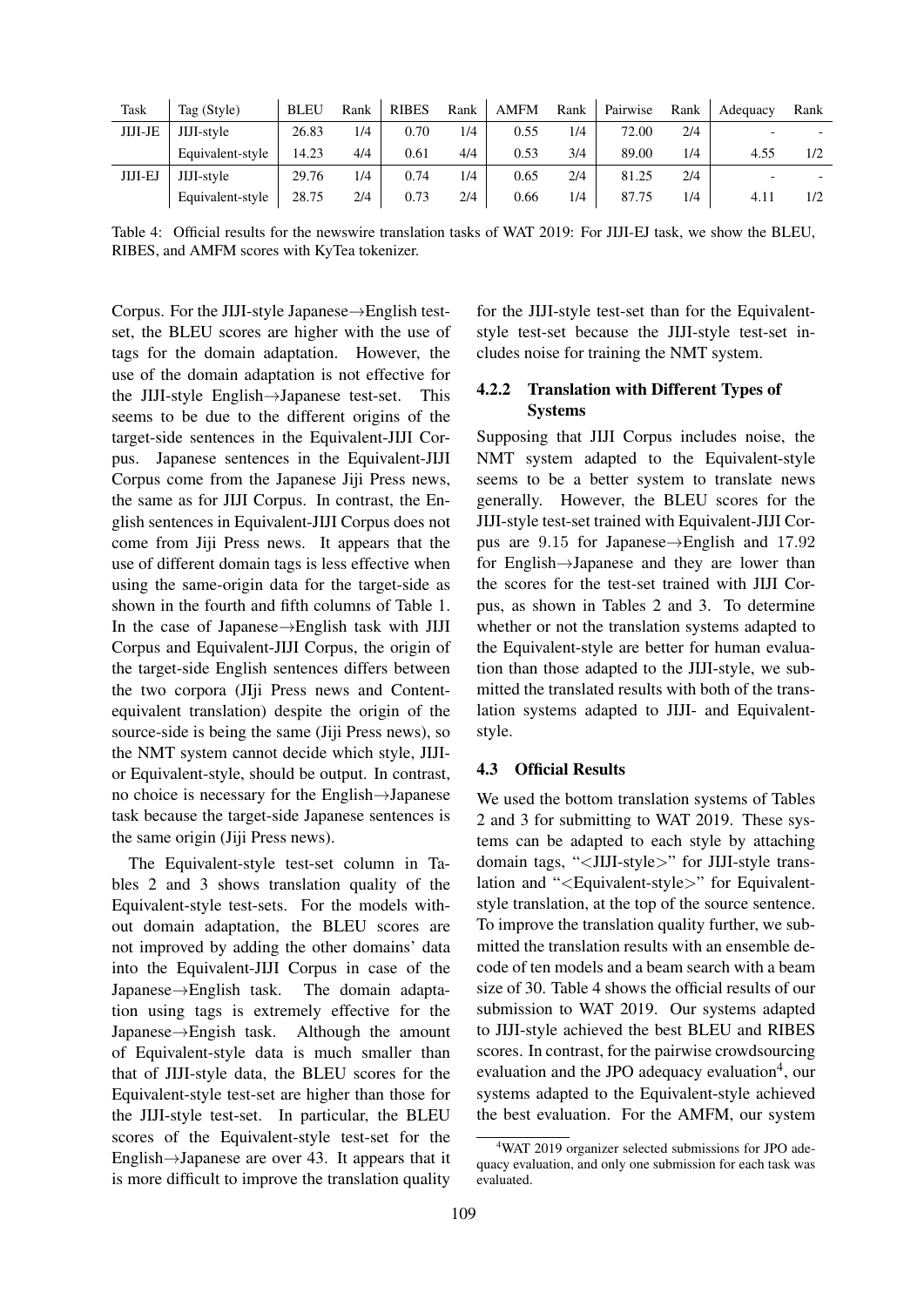|                       | Example sentence                                                                            | <b>BLEU</b> |
|-----------------------|---------------------------------------------------------------------------------------------|-------------|
| Source                | 終了後、赤松氏は記者団に「公平、公正な形で国民の意見を聴く」と強調し、                                                         |             |
|                       | 江田氏は「客観的に調査した結果をそのまま受け入れる」と語った。                                                             |             |
| Content-equivalent    | After the meeting, Akamatsu emphasized to the press, "We will hear opinions"                |             |
| translation           | of the public in a fair and equitable manner," and Eda said, "We will accept the results of |             |
|                       | the objective investigation."                                                               |             |
| Reference             | After the meeting, Akamatsu told reporters, "We will seek the views of the public           |             |
| (JIJI Corpus)         | in a fair and equitable manner."                                                            |             |
| NMT output            | After the meeting, Akamatsu told reporters that he will listen to public opinions           | 51.61       |
| adapted to JIJI-style | in a fair and equitable manner.                                                             |             |
| NMT output adapted    | After the meeting, Akamatsu emphasized to the press, "We will listen to the opinions        | 22.70       |
| to Equivalent-style   | of the people in a fair and fair manner," and Eda said, "We will accept the results of      |             |
|                       | the investigation objectively."                                                             |             |
| Source                | 同日午後の参院本会議で可決、成立する見通し。                                                                      |             |
| Content-equivalent    | It is expected to be passed and enacted at a plenary session of the House of                |             |
| translation           | Councilors in the afternoon of the same day.                                                |             |
| Reference             | The House of Councillors, the upper chamber of the Diet, approved the spending              |             |
| (JIJI Corpus)         | program at a plenary meeting on Monday afternoon after the House of                         |             |
|                       | Representatives, the lower chamber, passed it earlier in the day.                           |             |
| NMT output            | The House of Councillors, the upper chamber, is expected to approve the bill                | 26.33       |
| adapted to JIJI-style | at a plenary meeting later in the day.                                                      |             |
| NMT output adapted    | It is expected to be passed and enacted at the plenary session of the House of              | 0.00        |
| to Equivalent-style   | Councilors in the afternoon of the same day.                                                |             |

Table 5: Example results of JIJI-JE tasks translated with JIJI- and Equivalent-style NMT

|                |                  | Omitted- | Added- |
|----------------|------------------|----------|--------|
| Task           | Tag (Style)      | words    | words  |
| JIJI-JE        | JIJI-style       | 18.40    | 9.39   |
|                | Equivalent-style | 4.27     | 1.44   |
| <b>JIJI-EJ</b> | JIJI-style       | 28.19    | 13.16  |
|                | Equivalent-style | 8.22     | 2.55   |

Table 6: Further human evaluation results, which is the average number of words per 100 words.

adapted to the JIJI-style achieved the best evaluation for the Japanese*→*English task, whereas our system adapted to the Equivalent-style achieved the best evaluation for the English*→*Japanese task. These results show that the NMT systems adapted to the Equivalent-style are generally better systems for translating the news. The overview paper for WAT 2019 gives the details of our submission including the other WAT participants' results.

# 4.4 Further Human Evaluation

Apart from the official pairwise crowdsourcing evaluation and JPO adequacy evaluation, we also evaluated our official submission independently with a translation company to analyze deeply the official results. We randomly selected 300 and 50 sentences from the Japanese*→*English and English*→*Japanese official test-sets respectively, and three evaluators counted the number of omitted and added words in the NMT outputs adapted to the JIJI- and Equivalent-styles. Table 6 shows the average number of words per 100 words of the three evaluators. These results indicate that the NMT systems adapted to the Equivalent-style can prevent the omission and addition of information. Table 5 shows the examples of NMT outputs adapted to the JIJI- and Equivalent-styles in the official tasks. The first example shows omitted information, and the second example shows added information in the NMT output adapted to the JIJI-style. The references also include omitted and added information. The NMT output adapted to the Equivalent-style is translated without omitted and added information. The sentence BLEU scores of outputs adapted to the JIJI-style NMT are higher than those of outputs adapted to the Equivalent-style NMT. These results indicate that NMT outputs adapted to the JIJI-style often include the omission and addition of information, and these cause the worse human evaluation. This seems to be a reason that our systems adapted to